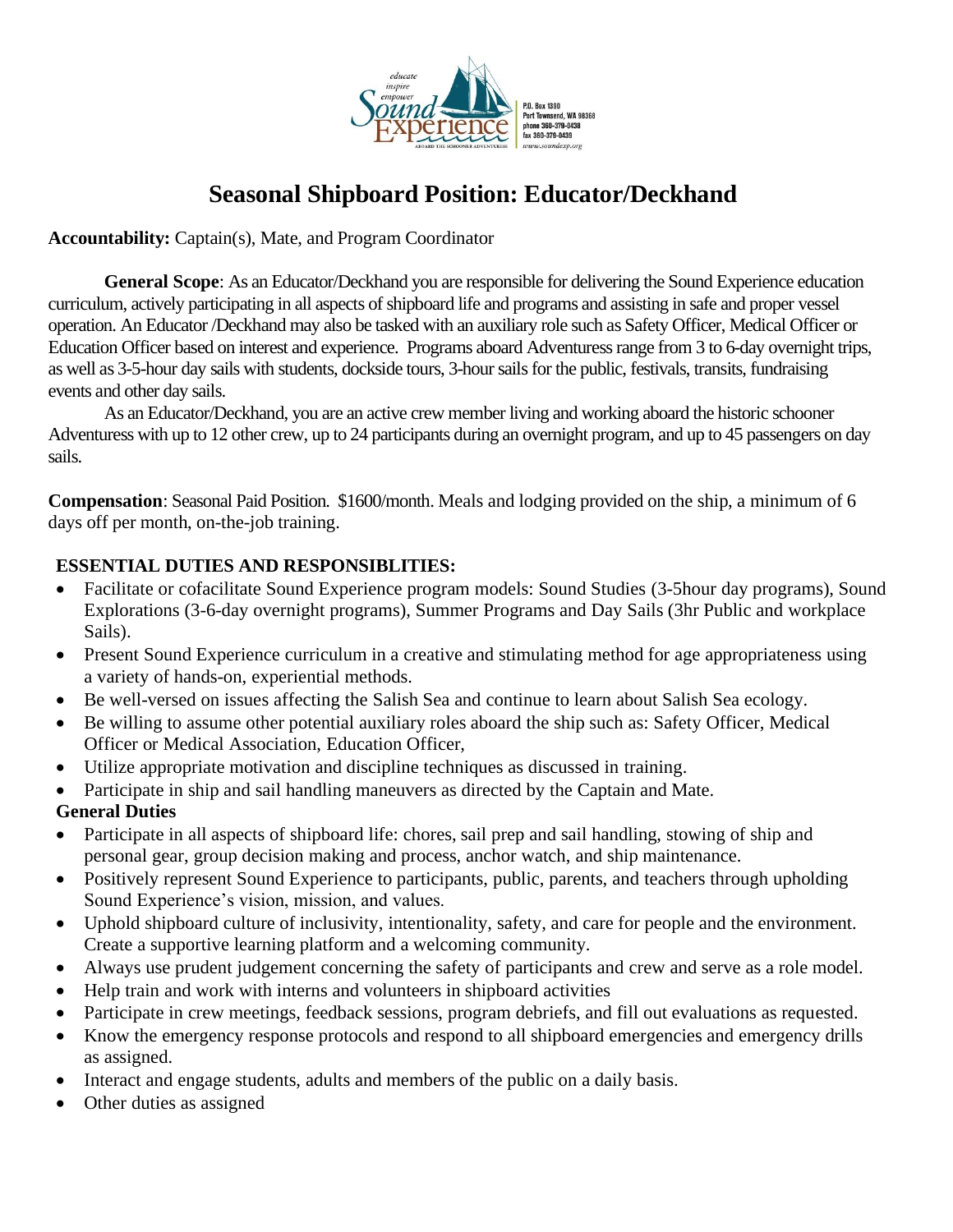

**Qualifications**: The qualifications listed below are representative of the knowledge, skill, and/or ability required for the seasonal crew position. Reasonable accommodation may be made to enable individuals with disabilities to perform the essential functions.

- 18 years or older
- Fully vaccinated for Covid-19 prior to season start
- CPR/First Aid Certification or above (current certification at time of season start)
- Washington State Food Handlers Card (current certification at time of season start)
- Past experience on ships or in an experiential education setting
- Physical ability to participate in activities, haul, climb, balance, lift, stoop, kneel, sit
- Ability to pass pre-employment background check and drug test
- High level of responsibility and accountability
- Ability to interpret a variety of instructions furnished in written, oral, diagram or schedule form
- Strong communication, interpersonal, and leadership skills
- Ability to work in an outdoor environment with inclement weather conditions.
- Ability to work well both individually and as a team member, as well as independently with small groups of students.
- Ability to stay positive when working with crew, adults and/or students over multiple days in relatively confined spaces of the vessel
- Proactive work ethic: willingness to help in any aspects of programming necessary and be flexible

### **Desired Qualifications:**

- Competencies in teaching/facilitating educational programs- specifically environmental education, marine biology, and experiential education.
- Strong preference for WFR certification or equivalent
- Strong preference for a background in sciences, recreation, arts or history or maritime.
- Experience working directly with youth (ages 10-17) and/or adults (ages from 18-90).
- Degree holding, including B.S. or teaching certificate
- Experience in Maritime via other ships, Maritime Academies, etc.

### **Mission**

Sound Experience sails the historic schooner *Adventuress* to educate, inspire, and empower an inclusive community that works to improve our marine environment and celebrates our maritime heritage. **Vision**

We envision a future where everyone values Puget Sound/Salish Sea and the world's oceans and chooses to act as stewards of their treasured waters.

# **Values**

- Transformative Education changing our youth, our communities, and our world
- Learning Organization evolving for and with our people
- Living Sustainably acting for our waterways
- Partnering sharing our collective strengths
- Integrity doing the right thing
- All Are Welcome